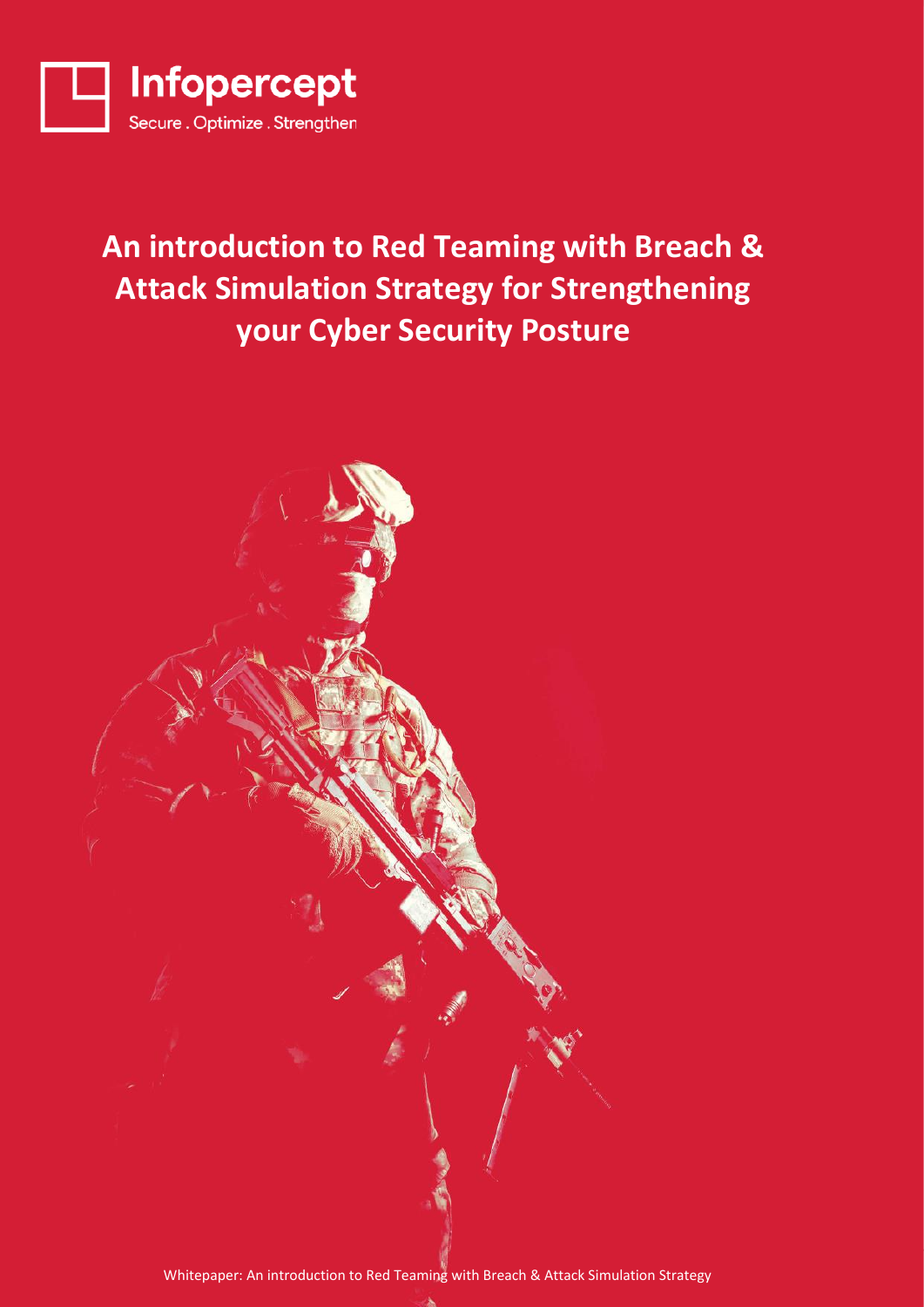## **Table of Content**



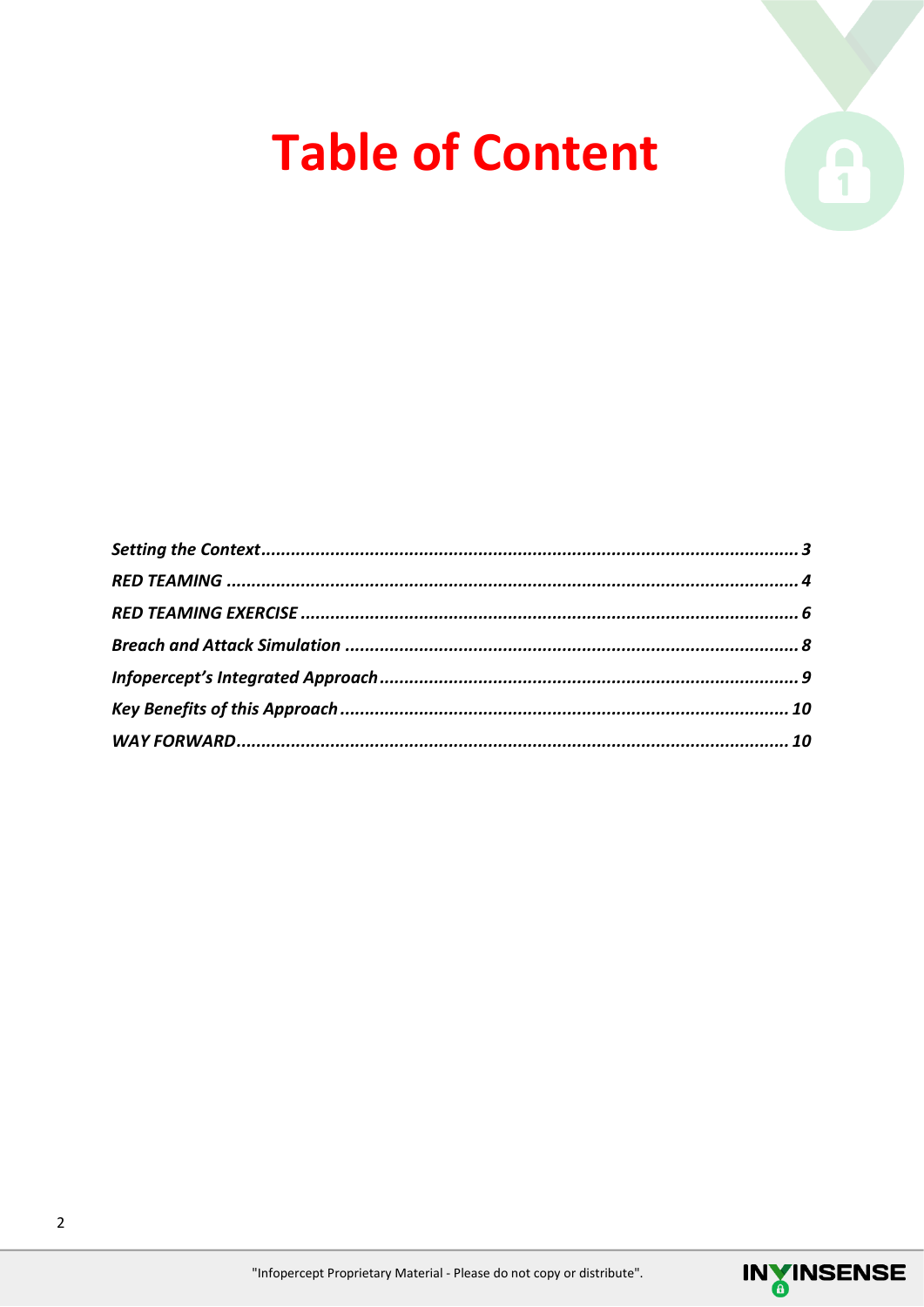## **Setting the Context**



This whitepaper explores a completely new approach to combating cyber threats in the changing environment that we are in today. As any reader is aware, the cyber-attacks these days have evolved from the time of that of a hacker sitting in one corner of the world and trying to break into your network.

### **Current Modus Operandi:**

With the advent of excessive processing power that is available to anyone today and the explosion of Cloud and IoT, the hackers are equipped with Bots / Botnets that helps them launch sophisticated attacks. These bots or automated scripts help them launch any sort of attack and explore the vulnerabilities within the network. Once the vulnerabilities are identified, then the attackers try exploiting those to inflict maximum damage. One thing that is standing out here is the ease with which the sweep is possible and the continuous nature of such targeted attacks. These are not one-time efforts and there is nothing stopping a determined hacker go on an all-out attack. So, it can be briefly summarised as the cyberattacks are today a combination of human effort as in sophisticated hackers and that of the excessive micro processing power that is derived from automated machines or bots / botnets. What we are trying to defend against is not just the unknown men alone; it is the combined might of man and machines.

### **What is the new strategy then?**

For this, it becomes imperative for us to address both these aspects of Automation and determined hackers all under one roof. That brings us to the question as to how to practically address these 2 in a single integrated approach. Henceforth, we would like to introduce you to the Approach of Integrating Red Team Exercises with the Power of Automating Breach and Attack Simulation. This Approach considers a detailed Red Team exercise comprising of Testing with a real hacker mindset on real time basis along with an ongoing process of Breach and Attacks Simulations. This ensures that we have a continuous process of detecting and responding to Cyberattacks and a seamless process to strengthen the overall cyber security posture of an organization. The most sophisticated Red Team combined with a State-of-the-Art 'Breach and Attack Simulation' Tool is a Military Grade Defence that will provide the much-needed relief to the management who has been caught in this battle to protect its most valuable assets.

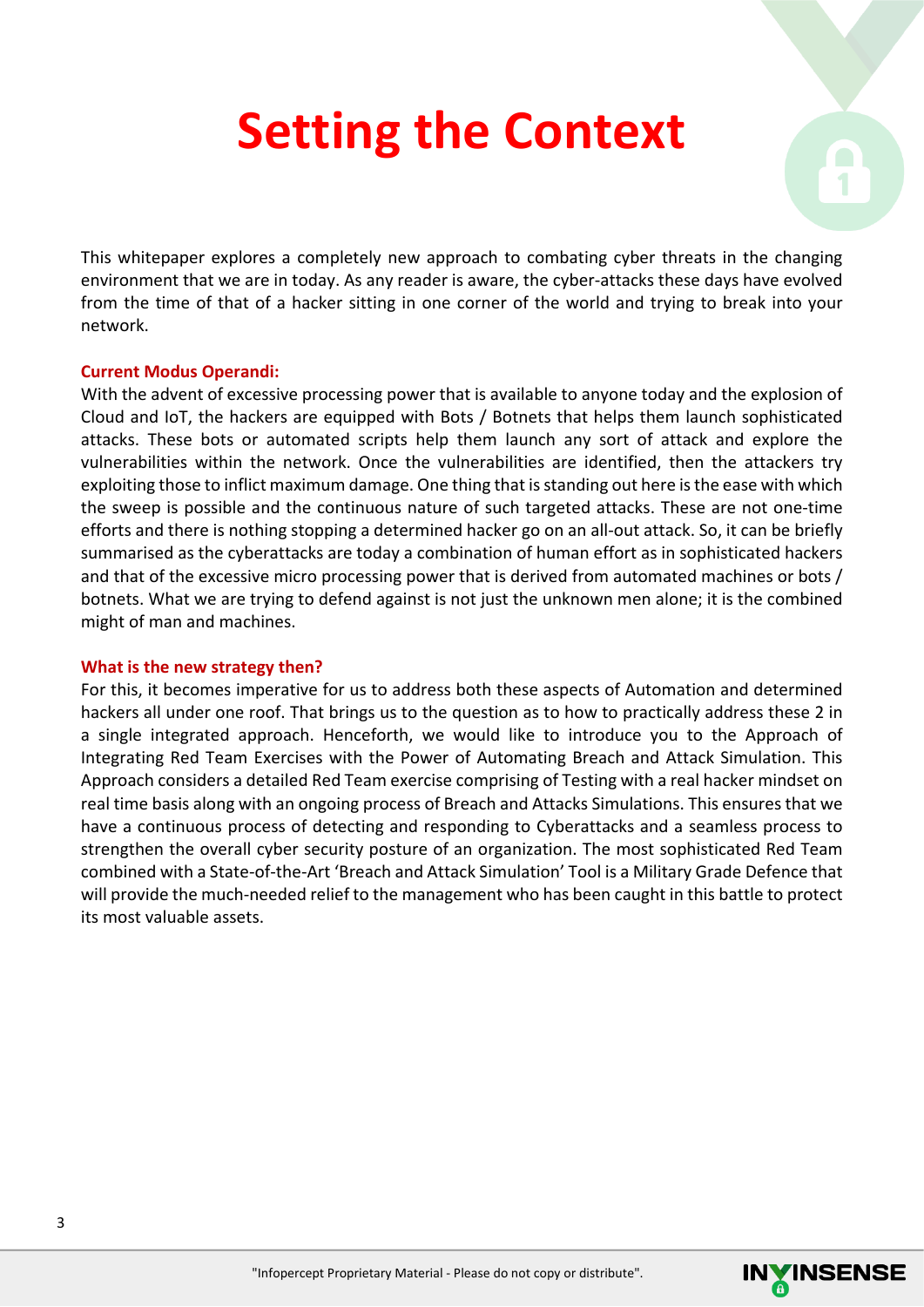## **RED TEAMING**

The main objective of a Red Team Exercise is to perform a goal-oriented assessment of organizational defences on real time basis from the perspective of a real attacker.

The scope includes all the available attack surface from the agreed vantage point (internal or external) and will cover the network and application layers as well as physical security and staff security awareness. The assessment will use legal, non-destructive attack vectors to gain access to and compromise customer networks.

With no pre-determined guidelines or instructions, cyber security experts will look for vulnerabilities and exploits in the following areas:

**Technology:** Digital infrastructure, corporate and mobile applications, routers, switches, and a variety of endpoints.

**People:** Employees, independent contractors, high-risk departments and business partners.

**Physical:** Office, warehouse, substations, data centres and associated buildings.

A comprehensive report detailing vulnerabilities listed by criticality and severity is produced after the assessment, and certified cyber security experts present steps to improve the security posture of the company.

Red Team is designed to benchmark an organizations security controls and processes, particularly around physical security (for example access to buildings and computers/data held within it), general security awareness of staff, network security, procedures, and monitoring.

### **Red Team operator traits :**

An effective Red Team is comprised of a team of individuals who can contribute the overall success. Diversity is crucial, but the Team must comprise of the core operator traits. A Team can be even more successful when multiple Team members contribute in multiple areas.



- **Unorthodox Thinking**
- **Adversarial Mindset**
- Experience
- **Technical Capabilities**
- Specialization
- Professionalism
- **Communication Skills**

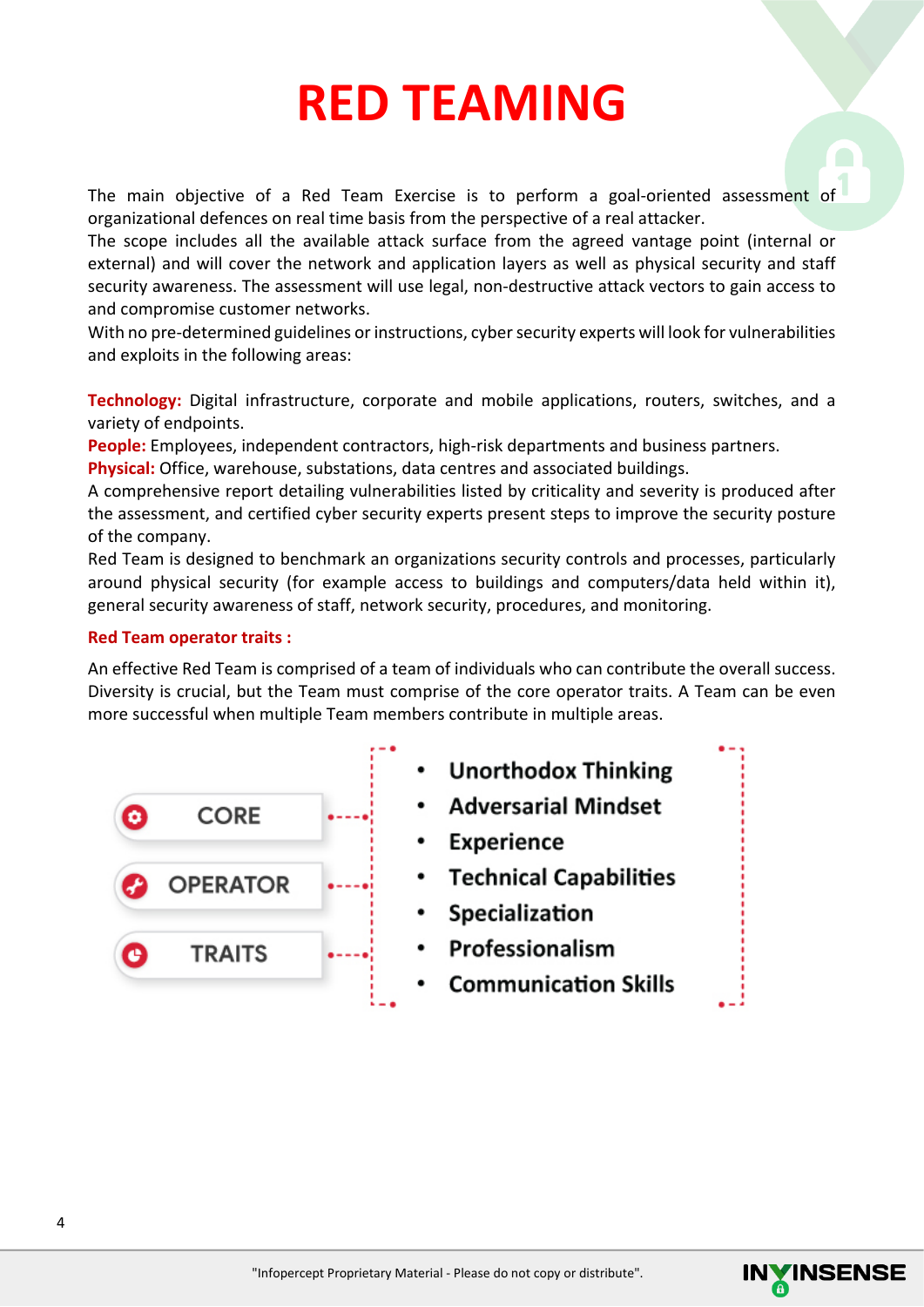### Our Approach:

Our Approach to Red Teaming exercise can be summarized as below:





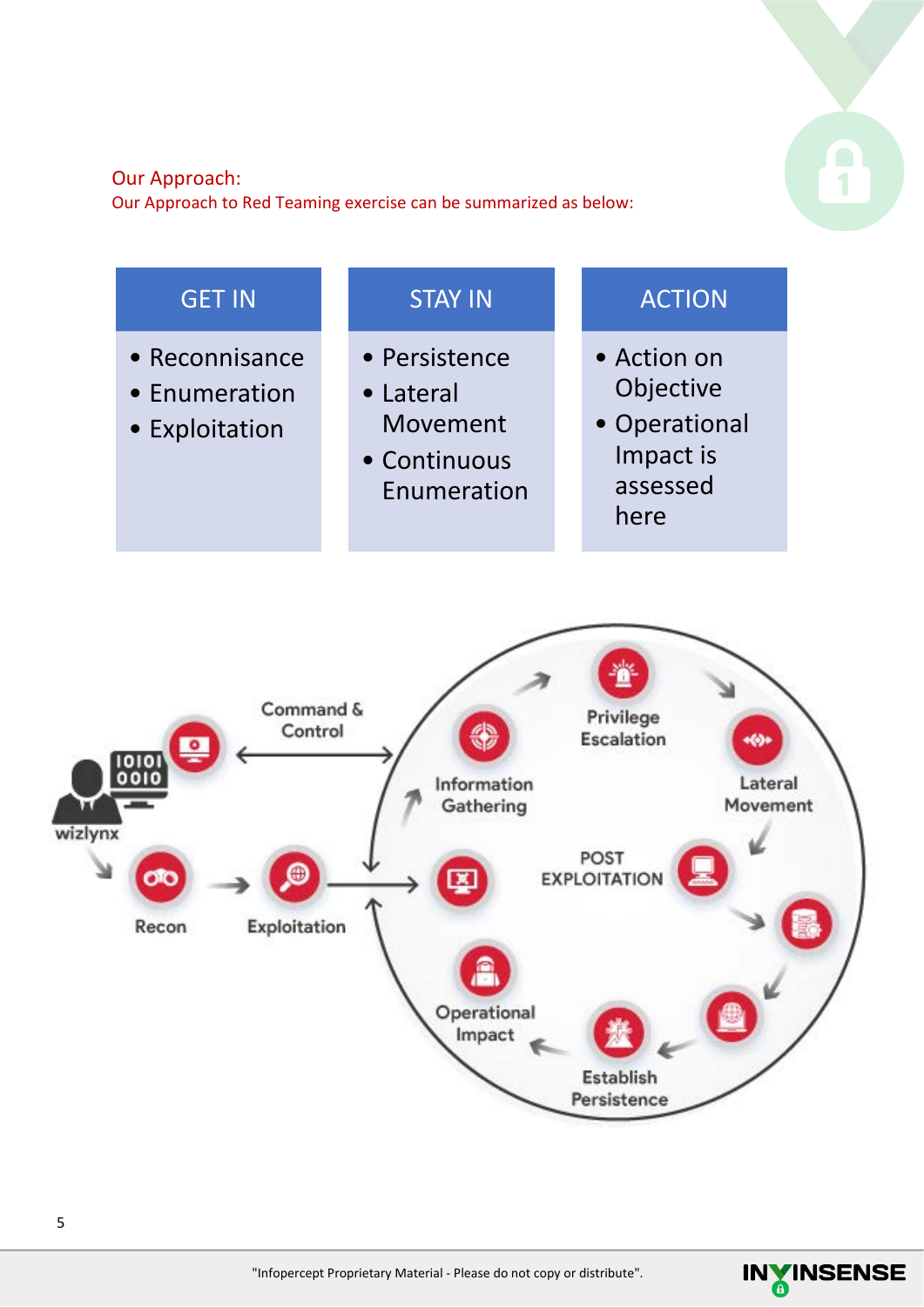## **RED TEAMING EXERCISE**

Our Approach to Red Team exercise goes beyond Penetration Testing and Vulnerability Assessments. The focus is on Tactics, Techniques and Procedures (TTP). Red Teaming exercises relies heavily on well-defined TTPs that are critical to the successful simulation of realistic threat and adversary techniques. Red Teaming results are much more than just a list of flaws identified during the tests. It provides a deeper understanding on how an organization would perform against an actual threat and determine what a security operation team's strengths and weaknesses are. Red Team is designed to benchmark an organizations' security controls and processes, particularly

around physical security (for example access to buildings and computers or data held within it), general security awareness of staff, network security, procedures, and monitoring.

The end game of a Red Team attack is to provide an organization with a complete 'warts and all' look at its security posture. Usually Red Teaming takes place during the assessment stage of a business' security process - particularly if it is looking to invest in or upgrade its information security, or if it is carrying out a regular risk audit.

### **It is particularly valuable to businesses for two key reasons:**

- 1. There is no procedure or automated tool in the market that can test an organization's security as intelligently as the human mind.
- 2. Red Teaming tests an organizations' security posture from many angles allowing them to pinpoint any holes or gaps more accurately in security and ensure that the right policies, procedures and technology are put in place.

Red Team is an all-out attempt to gain access to a system by any means as in a real-life cyber-attack. The entire environment is within scope and their goal is to penetrate, maintain persistence, pivot, exfil, to examine what a determined enemy can do. All tactics are available including social engineering. Eventually the red team will get to a point where they own the entire network, or their actions will be caught, and they will be stopped by the security administrators of the network they are attacking. At that time, they will report their findings to management to assist in increasing the security of the network. They keep copious notes as this information is valuable later to fix the weaknesses they exploited. Not many organizations do this, but they usually have an organic red team, so the information gleaned from the red team is extremely sensitive. Red team actions are controlled by the manager of the red team.

Traditional Penetration testing uses similar tactics as that of a red team (may be limited by management and the scope of the test). However, it is executed in a controlled fashion usually dictated by management and/or asset owners. Typically, the limiting scope of a Penetration Testing is time (execution time of the event) in which a report will be made to the management. Often in a Penetration Testing exercise, before a flaw is exploited, management and system/network engineers must OK the attack to ensure it doesn't affect day to day operations. The goal is to find weaknesses in the systems/networks to increase/improve the security posture. The Penetration Tester's actions are controlled by business management and/or the asset owners.

However, Red Team exercises are simulations of real-life cyber-attacks and the team goes beyond traditional means to perform a concentrated attack with all the defences in place to exploit the vulnerabilities.

Our Approach is to bring out various security loopholes and control weaknesses, how to address the same and train the internal team to be prepared for such scenarios thereby improving the overall cyber security posture of the organization.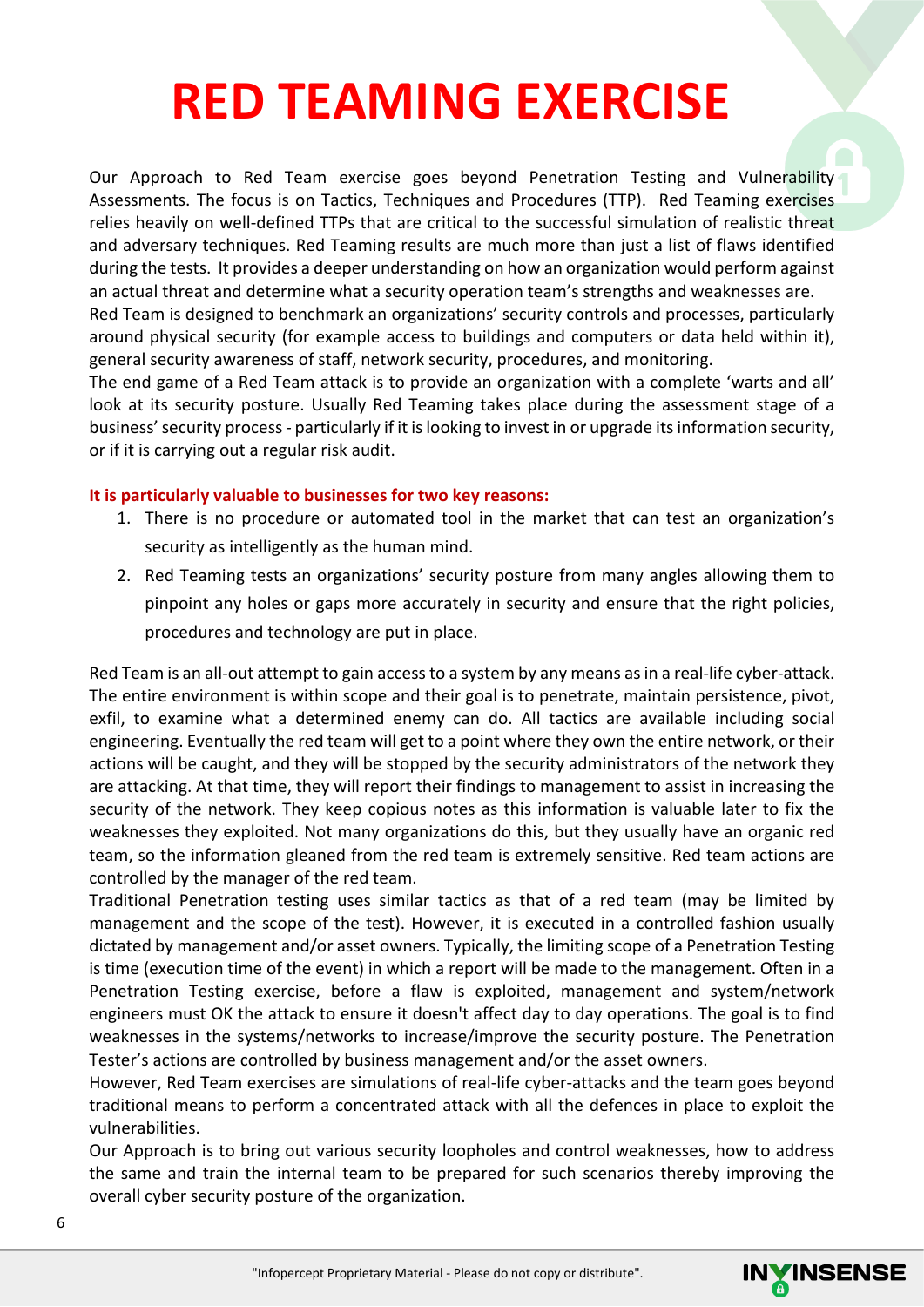### **RED AND BLUE TEAM METHODOLOGY**



### **Methodology of Red Team**



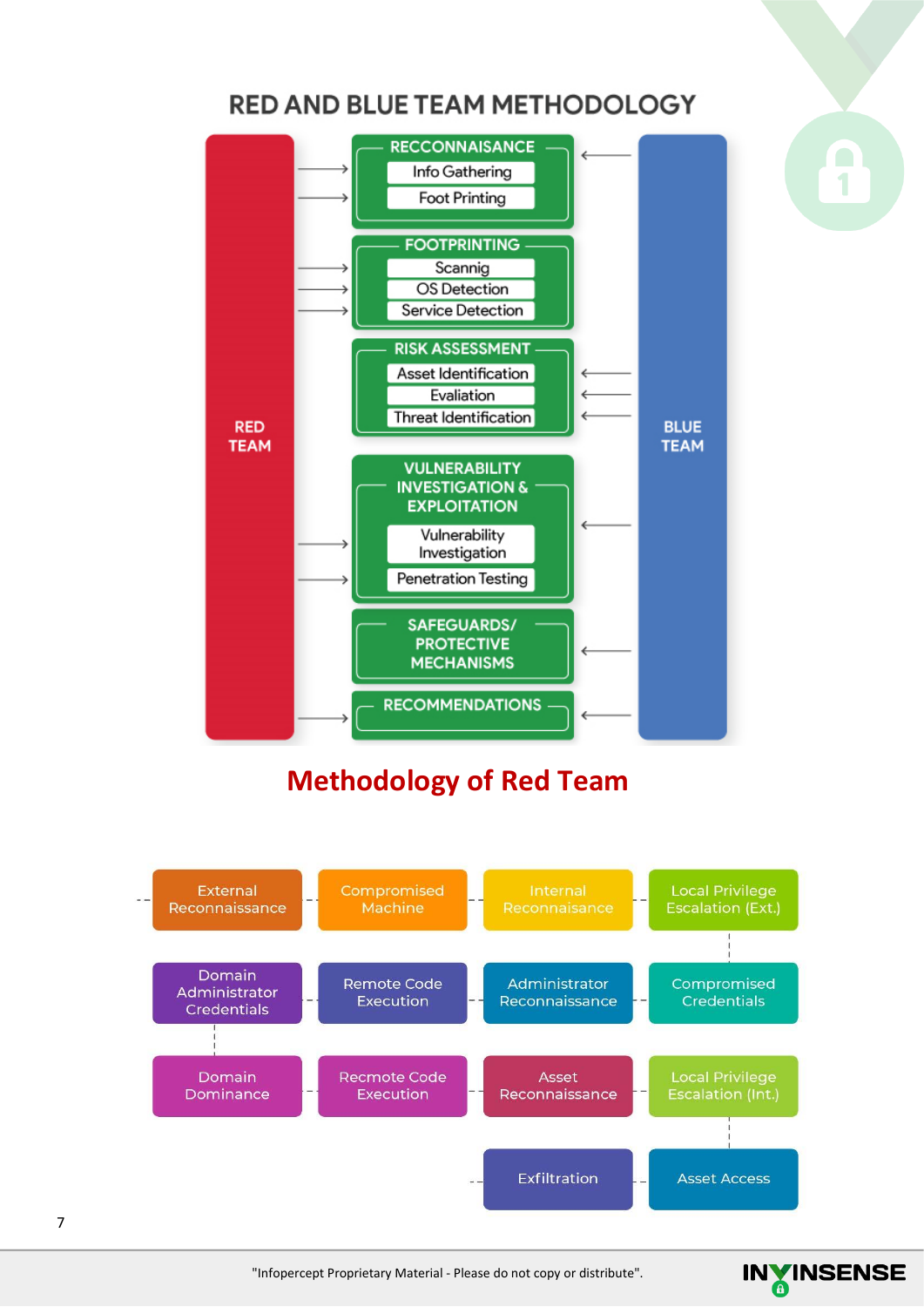## **Breach and Attack Simulation**

Breach and Attack Simulation has gained utmost importance in the recent times due to the immense value it brings to any organization in its preparedness to combat any kind of cyber threats.

**It employs a remarkably simple approach as can be seen below:**



### **1. Launch: Simulate a Breach:**

• Run the tool from any machine on any platform of your choosing, whether it's a public cloud instance or on-premises server. Try different attack scenarios such as stolen credentials, infected internal server, or an external attacker.

### **2. Attack: Go ahead and evaluate the controls present and then identify the gaps:**

- The automated tests would run in the background
- Working from the given attack configuration, the tool scans for potential victims in your network, attacks them and propagates further into the network. You can keep track of progress as you watch the tool generate a map of your network from the attackers' point of view.

### **3. Assess: Remediate the gaps with the insights available:**

- Remediation based on the tool's findings and recommendations
- The tool generates a comprehensive report detailing the simulated attack flow, highlighting immediate threats and potential security issues. By providing specific and actionable recommendations, per machine, you can use the report to harden your network

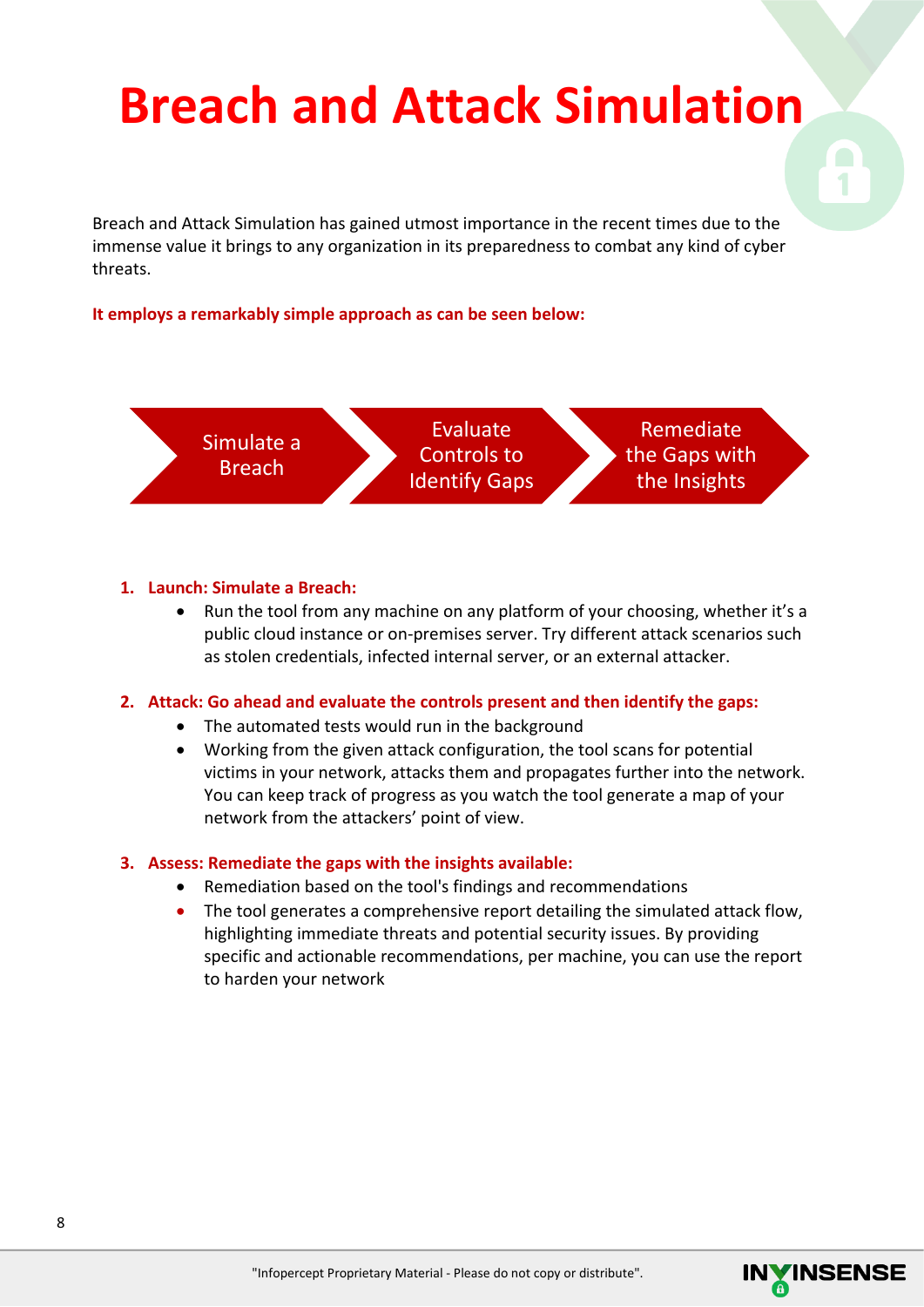# **Infopercept's Integrated Approach**

As highlighted earlier, the best possible solution to prepare your organization against the current scenario is to integrate the best of Red Team exercise and Breach and Attack Simulation. Here is how it is done to maximize the value to any organization looking to have an ongoing program to strengthen the defences against cyberattacks.



This approach comes with a whole of key benefits that shall be music to the ears of any CISO.

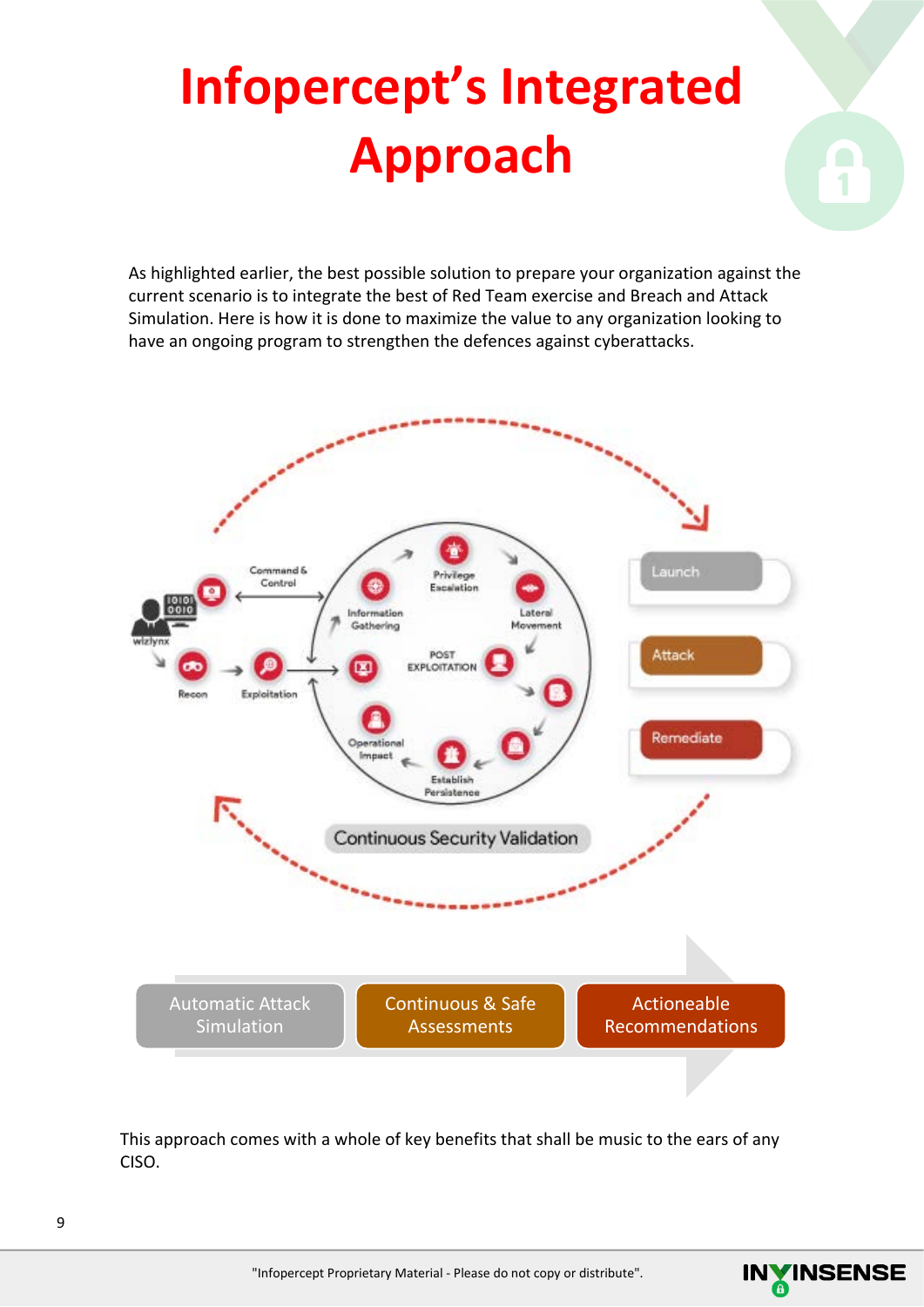## **Key Benefits of this Approach**

| In-depth<br><b>Testing</b> | Continuous<br><b>Process</b>                       | Environment<br>Agnostic |
|----------------------------|----------------------------------------------------|-------------------------|
| <b>Scalable</b>            | Visualization<br>of all possible<br>attack vectors | Ongoing<br>Remediation  |
|                            | <b>Training</b>                                    |                         |

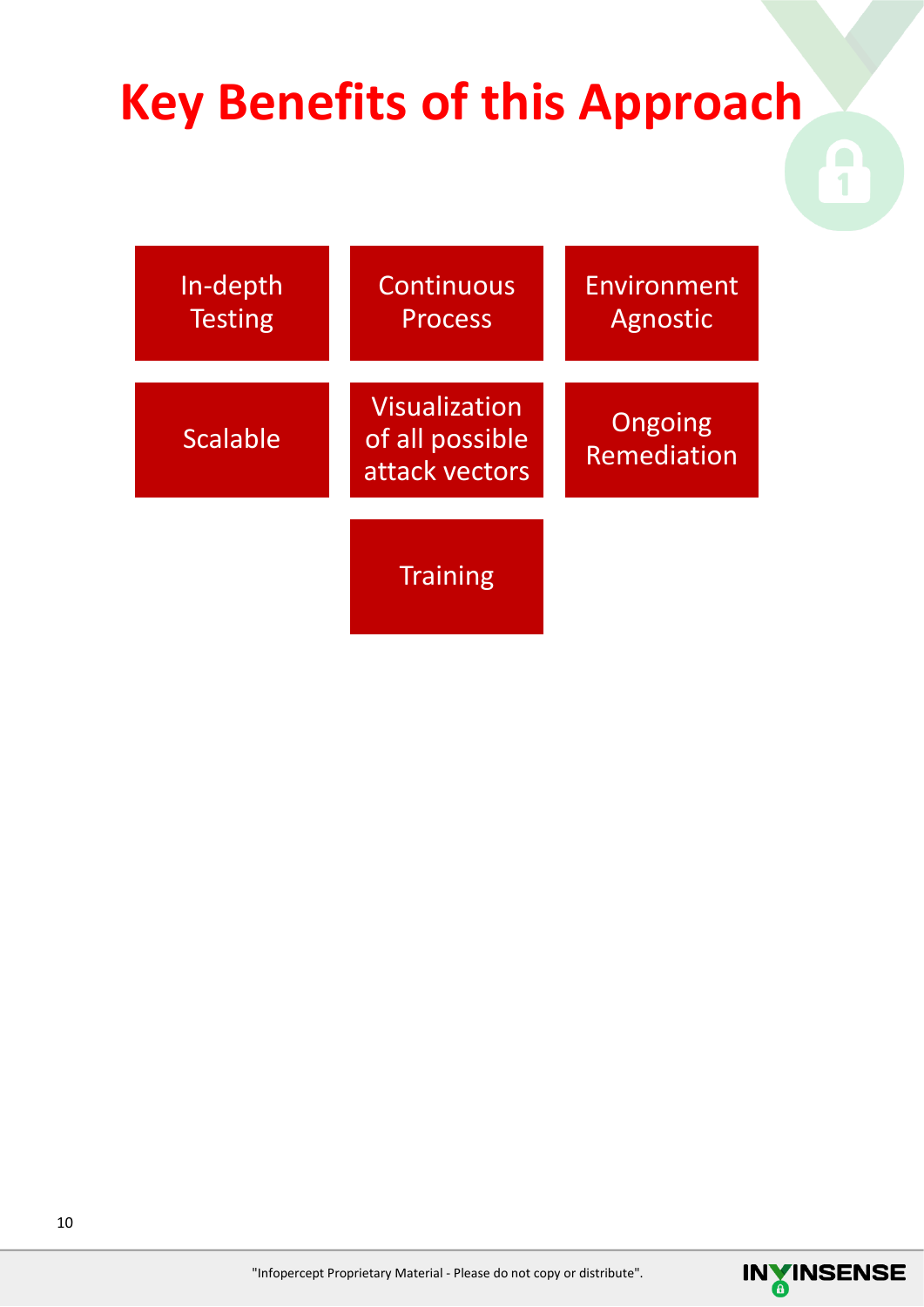## **WAY FORWARD**

It is especially true in case of Security that 'one size doesn't fit all'. Hence, this methodology will facilitate any type of industry or organization to perfectly simulate a threat actor TTP and check one's readiness against preventing real attacks. It is a highly evolved approach and marries the advantages of Human Intelligence and Artificial Intelligence. This strategy is developed to beat the adversaries in their own game by taking the game to the next level.

This approach is an integrated plug-and-play model that seamlessly fit into your Cyber Program and enhances the overall Cyber Security Maturity of the organization. This shall give the Management the much-needed confidence and the ammunition to fight the menace.